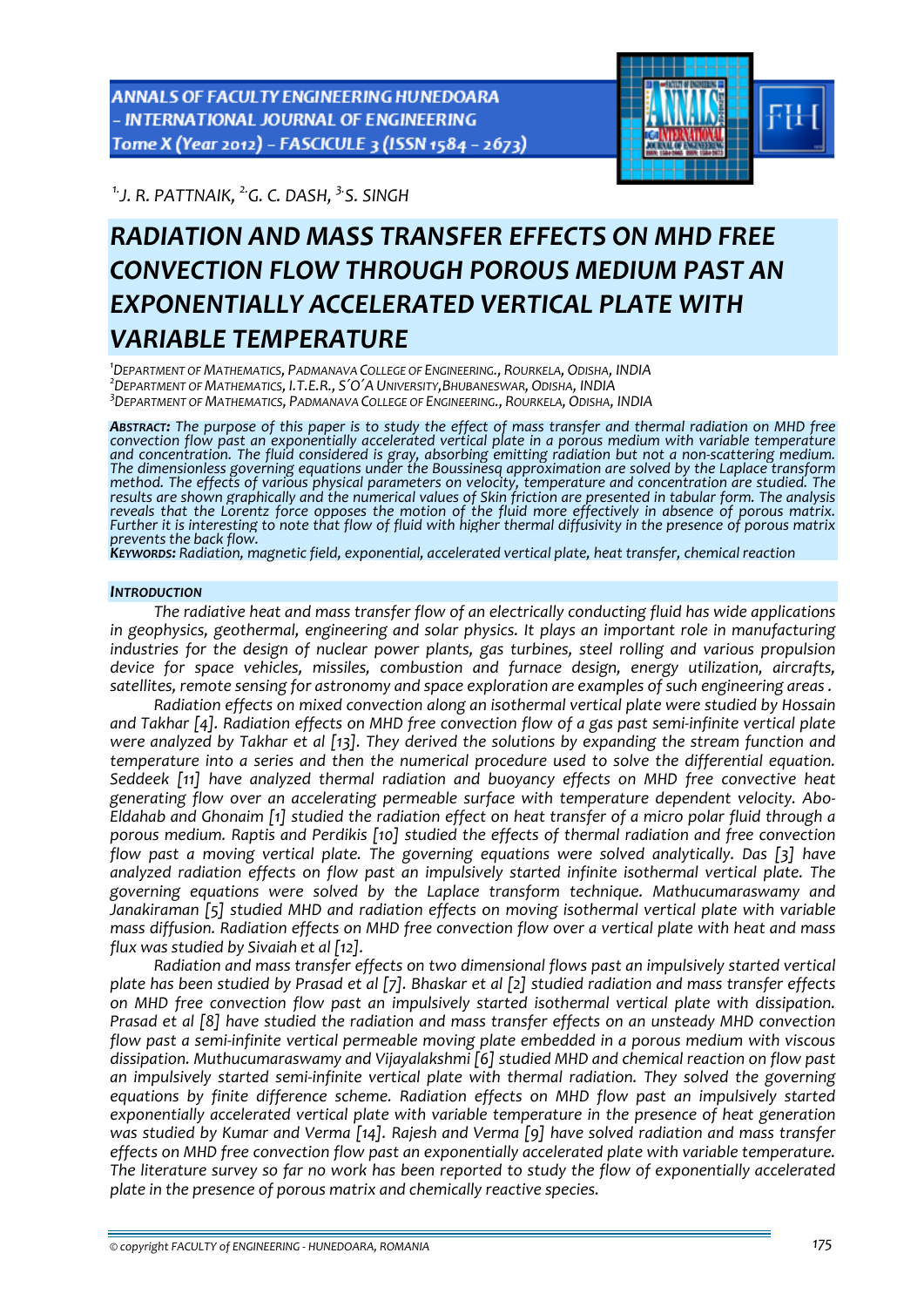*In the present analysis the effect of radiation and mass transfer on MHD free convection flow of a viscous incompressible electrically conducting fluid past an exponentially accelerated vertical plate embedded in a porous medium with variable temperature has been studied. The dimensionless governing equations are solved by using the Laplace transform technique.*

## *MATHEMATICAL ANALYSIS*

*Consider the unsteady free convection flow of a viscous incompressible electrically conducting fluid past an infinite vertical plate with variable temperature embedded in a uniform porous medium.* Here the  $x'$ -axis is taken along the plate in the vertically upward direction and the  $y'$ -axis is taken normal to the plate in the fluid. A magnetic field of uniform strength  $B_0$  is applied normal to the plate.

*The induced magnetic field is neglected as the magnetic Reynolds number of the flow is taken to* be very small. It is assumed that at time  $t' \leq 0$ , both the plate and the fluid are at the same temperature  $\textsf{T}_\infty^{'}$  and concentration  $\textsf{C}_\infty^{'}$ . At time t'>0, the plate is exponentially accelerated with a velocity  $u = u$ <sub>*exp*</sub> $(a't')$  *in its own plane.* 

*The temperature of the plate and the concentration level are also raised or lowered to,*  $T_\infty^{'}$  +( $T_w^{'}$  – $T_\infty^{'}$ )At'  $_{\rm r}$  C $_{\rm \infty}^{'}$  +(C $_{\rm w}^{'}$  –C $_{\infty}^{'}$ )At' .The fluid considered here is a gray, absorbing/emitting radiation but *a non‐scattering medium. The viscous dissipation is assumed to be negligible. Under these assumptions the governing boundary layer equations, usual Boussinesq's approximations are*

$$
\frac{\partial u'}{\partial t'} = g\beta \left( T' - T'_{\infty} \right) + g\beta' \left( C' - C'_{\infty} \right) + \nu \frac{\partial^2 u'}{\partial y'^2} - \frac{\partial B_o^2 u'}{\rho} - \frac{\nu}{K'_p} u' \tag{1}
$$

$$
\rho C_p \frac{\partial T'}{\partial t'} = K \frac{\partial^2 T'}{\partial y'^2} - \frac{\partial q_r}{\partial y'}
$$
 (2)

$$
\frac{\partial C'}{\partial t'} = D \frac{\partial^2 C'}{\partial y'^2} - K_c' (C' - C_\infty')
$$
\n(3)

*The initial and boundary conditions are*

$$
u' = o, T' = T'_{\infty}, C' = C'_{\infty} \text{ for all } y', t' \leq o
$$
  
\n
$$
u' = u_0 exp(a't'), \quad T' = T'_{\infty} + (T'_{\infty} - T'_{\infty})At', C' = C'_{\infty} + (C'_{\infty} - C'_{\infty})At' \text{ at } y' = o \text{ for } t' \geq o
$$
  
\n
$$
u' \rightarrow o, T' \rightarrow T'_{\infty}, C' \rightarrow C'_{\infty} \text{ as } y' \rightarrow \infty
$$
\n(4)

*where*  $A = \frac{u_o^2}{u}$ . ν

*The local radiant for the case of an optically thin gray gas is expressed by*

$$
\frac{\partial q_r}{\partial y'} = -4a^* \sigma \left( T_\infty^{'4} - T^{'4} \right) \tag{5}
$$

*It is assumed that the temperature difference within the flow are sufficiently small such that <sup>4</sup> T*′ may be expressed as a linear function of the temperature. This is accomplished by expanding T'4 in a *Taylor series about* <sup>∞</sup>*T*′ *and neglecting the higher order terms, thus*

$$
T^{'4} \cong 4T'_{\infty}^{\,3}T' - 3T'_{\infty}^{\,4} \tag{6}
$$

$$
\frac{\partial q_r}{\partial y'} = -16a^* \sigma T_{\infty}^{'3} (\tau_{\infty}' - T') \tag{7}
$$

*<i>Using equation* (6) *in* (5)

Now equation (2) reduces to  
\n
$$
\rho C_p \frac{\partial T'}{\partial t'} = K \frac{\partial^2 T'}{\partial y'^2} + 16a^* \sigma T'_\infty^3 (T'_\infty - T')
$$
\n(8)

*On introducing the non‐dimensional quantities and parameters* 

$$
U = \frac{u'}{u_o}, t = \frac{t'u_o^2}{v}, Y = \frac{y'u_o}{v}, T = \frac{T' - T'_\infty}{T'_w - T'_\infty}, G_r = \frac{g\beta v (T'_w - T'_\infty)}{u_o^3}, C = \frac{C' - C'_\infty}{C'_w - C'_\infty},
$$
  
\n
$$
G_c = \frac{g\beta^* v (C'_w - C'_\infty)}{u_o^3}, P_r = \frac{\mu C_p}{K}, S_c = \frac{v}{D}, M = \frac{\sigma B_o^2 v}{\rho u_o^2}, R = \frac{16a^* v^2 \sigma T'_\infty}{K u_o^2},
$$
  
\n
$$
a = \frac{a'v}{u_o^2}, K_p = \frac{K'_p u_o^2}{v^2}, K_c = \frac{K'_c v}{u_o^2}
$$
 (9)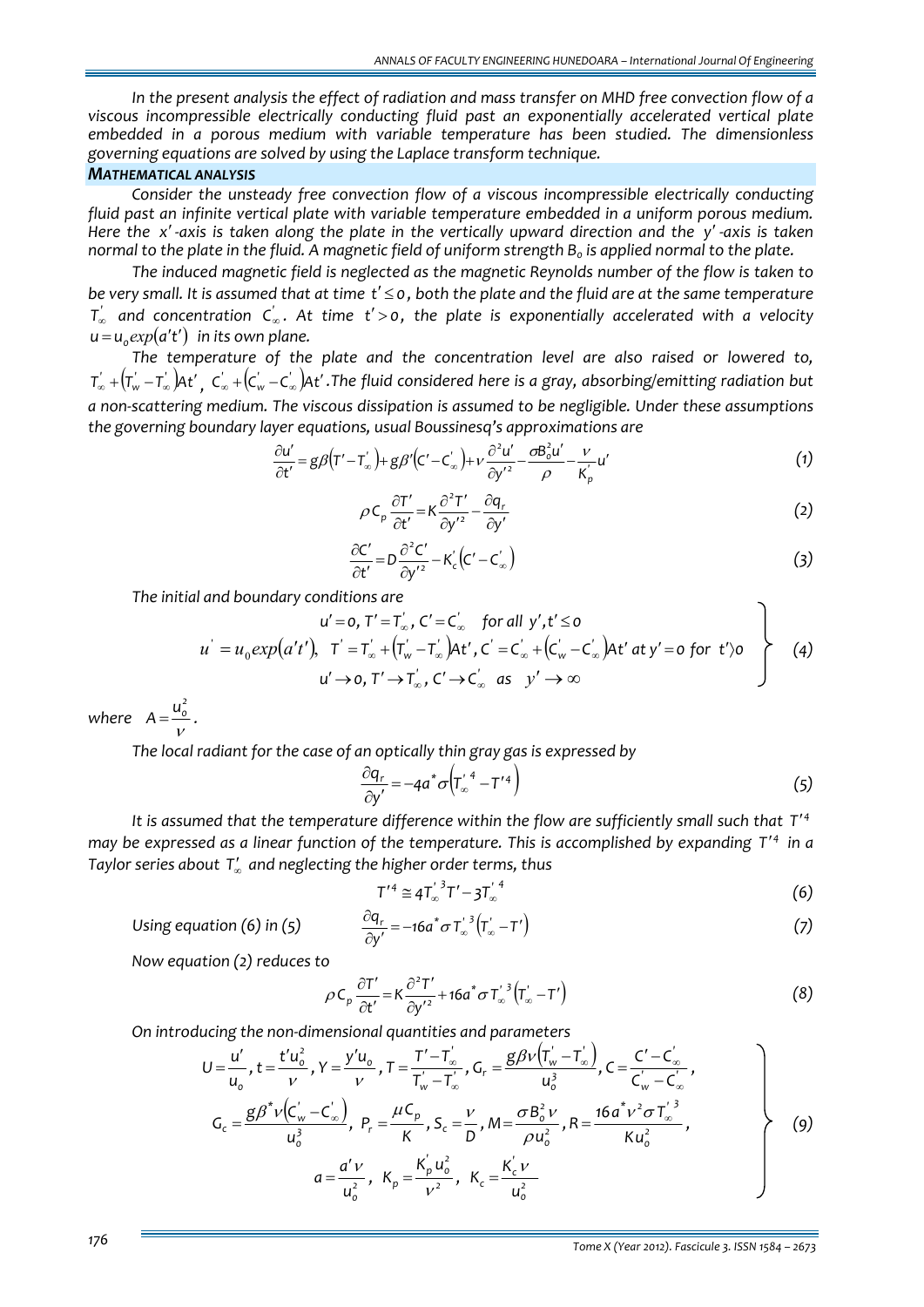*in equations (1), (8) and (3) leads to*

$$
\frac{\partial U}{\partial t} = \frac{\partial^2 U}{\partial y^2} - MU - \frac{U}{K_p} + G_r T + G_c C \tag{10}
$$

$$
\frac{\partial T}{\partial t} = \frac{1}{P_r} \frac{\partial^2 T}{\partial y^2} - \frac{R}{P_r} T \tag{11}
$$

$$
\frac{\partial C}{\partial t} = \frac{1}{S_c} \frac{\partial^2 C}{\partial y^2} - K_c C \tag{12}
$$

*The initial and boundary conditions in non‐dimensional form are*  $U = 0, T = 0, C = 0, \text{ for all } y, t \le 0$ 

$$
U = 0, \quad I = 0, \quad C = 0 \quad \text{for all } y, \quad t \le 0
$$
\n
$$
U = \exp(\alpha t), \quad T - t, \quad C - t, \quad at, \quad V = 0
$$
\n
$$
(12)
$$

$$
U = exp(at), \quad I = t, \quad C = t \quad at \quad y = 0
$$
\n
$$
U \rightarrow 0, \quad T \rightarrow 0, \quad C \rightarrow 0 \quad as \quad y \rightarrow \infty \quad t > 0
$$
\n
$$
(13)
$$

*Using Laplace transform technique in the equations (10), (11) and (12) and then using the initial and boundary conditions (13) the solutions are as follows*

$$
T = \frac{1}{2} \left[ \left( t + \frac{y P_r}{2\sqrt{R}} \right) e^{y\sqrt{R}} \operatorname{erfc} \left( \frac{y}{2} \sqrt{\frac{P_r}{t}} + \sqrt{\frac{Rt}{P_r}} \right) + \left( t - \frac{y P_r}{2\sqrt{R}} \right) e^{-y\sqrt{R}} \times \operatorname{erfc} \left( \frac{y}{2} \sqrt{\frac{P_r}{t}} - \sqrt{\frac{Rt}{P_r}} \right) \right] \tag{14}
$$

$$
C = \frac{1}{2} \left[ \left( t + \frac{y}{2} \sqrt{\frac{S_c}{k_c}} \right) e^{\sqrt{3c\sqrt{k_c}}} \text{erfc} \left( \frac{y}{2} \sqrt{\frac{S_c}{t}} + \sqrt{K_c t} \right) + \left( t - \frac{y}{2} \sqrt{\frac{S_c}{k_c}} \right) \times e^{-y \sqrt{3c\sqrt{k_c}}} \text{erfc} \left( \frac{y}{2} \sqrt{\frac{S_c}{t}} - \sqrt{K_c t} \right) \right] \quad (15)
$$
\n
$$
U = \frac{e^{at}}{2} \left[ e^{y \sqrt{4+a}} \text{erfc} \left( \frac{y}{2\sqrt{t}} + \sqrt{(2+a)t} \right) + e^{-y \sqrt{4+a}} \text{erfc} \left( \frac{y}{2\sqrt{t}} - \sqrt{(2+a)t} \right) \right] + \frac{e^{y \sqrt{2+a}} \text{erfc} \left( \frac{y}{2\sqrt{t}} - \sqrt{(2+a)t} \right) + e^{-y \sqrt{4+a}} \text{erfc} \left( \frac{y}{2\sqrt{t}} - \sqrt{(2+a)t} \right) + e^{-y \sqrt{4+a}} \text{erfc} \left( \frac{y}{2\sqrt{t}} - \sqrt{(2+a)t} \right) + \frac{e^{y \sqrt{R} \left( \frac{R}{k_b} + b \right)}}{2} \text{erfc} \left( \frac{y}{2} \sqrt{\frac{R}{t}} + \sqrt{\frac{R}{k_b} + b} \right) + e^{-y \sqrt{4+a}} \text{erfc} \left( \frac{y}{2} \sqrt{\frac{R}{t}} - \sqrt{\frac{R}{k_b} + b} \right) + \frac{e^{y \sqrt{R} \left( \frac{R}{k_b} + b \right)}}{2} \text{erfc} \left( \frac{y}{2} \sqrt{\frac{R}{t}} + \sqrt{\frac{R}{k_b} + b} \right) + \frac{1}{2} \left( t + \frac{1}{b} + \frac{y}{2\sqrt{R}} \right) e^{y \sqrt{R}} \text{erfc} \left( \frac{y}{2\sqrt{t}} + \sqrt{\frac{R}{k}} \right) + \frac{1}{b} \left( t + \frac{1}{b} - \frac{y}{2\sqrt{R}} \right) \times e^{-y \sqrt{R} \text{erfc} \left( \frac{y}{2} \sqrt{\frac{R}{t}} - \sqrt{\frac{
$$

*SKIN FRICTION*

*Kp*

We now study the expression for skin-friction  $(7)$  which measure shear stress at the plate is *presented in the following form:*

*c*

$$
\tau = -\left(\frac{\partial u}{\partial y}\right)_{y=0} = e^{at} \left[ \sqrt{\lambda + a} \left(1 - \text{erfc}\sqrt{(\lambda + a)t}\right) + \frac{1}{\sqrt{\pi t}} e^{-(\lambda + a)t} \right] +
$$

*© copyright FACULTY of ENGINEERING ‐ HUNEDOARA, ROMANIA 177*

*r*

*1 P*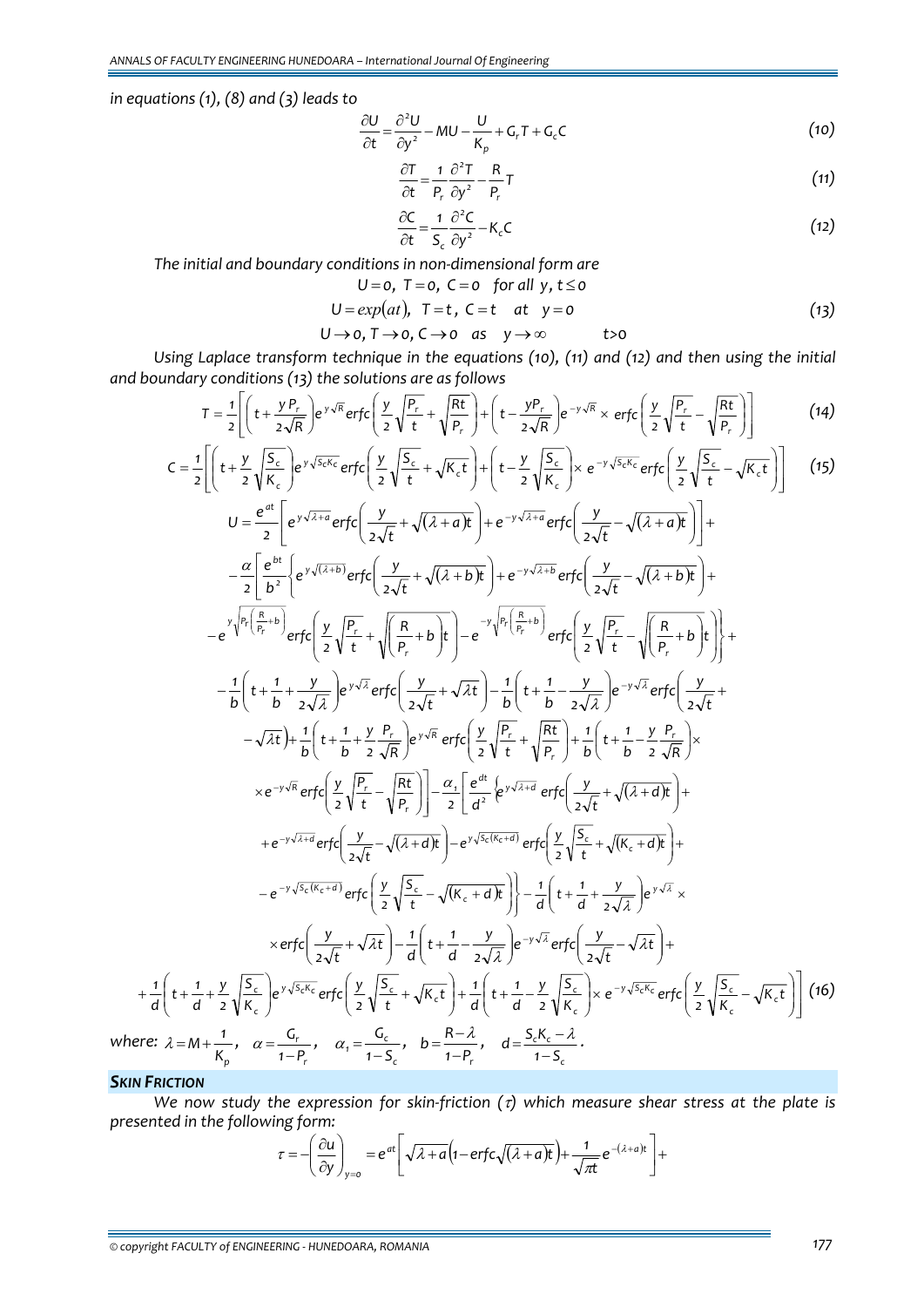$$
+ \alpha \left[ \frac{e^{bt}}{b^2} \left\{ \sqrt{(\lambda+b)} \left( erfc\left(\sqrt{(\lambda+b)}t\right) - 1 \right) - \frac{1}{\sqrt{\pi t}} e^{-(\lambda+b)t} - \sqrt{P_r \left( \frac{R}{P_r} + b \right)} \right\} \times \right.
$$
  
\n
$$
\times \left\{ erfc\left( \sqrt{\frac{R}{P_r} + b}t \right) - 1 \right\} + \sqrt{\frac{P_r}{\pi t}} e^{-\frac{R}{\left( \frac{R}{P_r} + b \right)}t} + \frac{1}{2b\sqrt{\lambda}} \left( 1 - erfc\sqrt{\lambda t} \right) + \frac{1}{b} \left( t + \frac{1}{b} \right) \times \right.
$$
  
\n
$$
\times \left\{ \sqrt{\lambda} \left( 1 - erfc\sqrt{\lambda t} \right) + \frac{1}{\sqrt{\pi t}} e^{-\lambda t} \right\} - \frac{1}{2b} \frac{P_r}{\sqrt{R}} \left( 1 - erfc\sqrt{\frac{Rt}{P_r}} \right) - \frac{1}{b} \left( t + \frac{1}{b} \right) \times \right.
$$
  
\n
$$
\times \left\{ \sqrt{R} \left( 1 - erfc\sqrt{\lambda t} \right) + \sqrt{\frac{P_r}{\pi t}} e^{-\frac{Rt}{\left( \frac{R}{P_r} \right)}} \right\} \right] + \alpha_r \left[ \frac{e^{at}}{a^2} \left\{ \sqrt{\lambda + d} \left( erfc\left(\sqrt{(\lambda + d)t} \right) - 1 \right) + \right.
$$
  
\n
$$
- \frac{1}{\sqrt{\pi t}} e^{-(\lambda + d)t} - \sqrt{S_c \left( K_c + d \right)} \left( erfc\left(\sqrt{K_c + d}t \right) - 1 \right) + \sqrt{\frac{S_c}{\pi t}} e^{-(K_c + d)t} \right\} + \frac{1}{2b\sqrt{\lambda}} \times \left.
$$
  
\n
$$
\times \left( 1 - erfc\sqrt{\lambda t} \right) + \frac{1}{d} \left( t + \frac{1}{d} \right) \left\{ \sqrt{\lambda} \left( 1 - erfc\sqrt{\lambda t} \right) + \frac{1}{\sqrt{\pi t}} e^{-\lambda t} \right\} - \frac{1}{2d} \sqrt{\frac{S_c}{K_c} \left( 1 - erfc
$$

### *RESULTS AND DISCUSSIONS*

*The following discussions are carried to bring out the effects of various parameters on flow, heat and mass transfer phenomena. The present study brings the result of Rajesh and Verma [9] as a* particular case. When  $K_n$  is very large but the case of without chemical reaction associated with mass *transfer cannot be discussed as a particular case. Moreover, the case in the absence of thermal buoyancy*  $(G_a = 0)$  *as well as buoyancy effect due to concentration difference*  $(G_a = 0)$  *can be studied as a particular case. All the profiles exhibit the asymptotic behavior in the flow domain due to exponential motion of the plate. This is due to the induced flow generated by the exponentially accelerated plate. Some of the interesting results are as follows.*

*Backflow occurs due to high value of porosity parameter (i.e. absence of porous medium) and low* value of prandtl number in the case of cooling of the plate, while the plate is at higher concentration (figure-1 curve-IV and figure-7 curve-IV). The above result agrees well with the result obtained by Rajesh *and Verma [9]. Thus we may conclude that the backflow can be prevented due to the presence of porous media as well as fluid with higher thermal diffusivity. One more interesting point is to note about the higher value of time span. In this case back flow occurs, while heating of the plate.*

From figures 1 & 2 it is observed that an increase in M leads to decrease the velocity for both cooling and heating of the plate. This is due to the increasing Lorentz force which reduces the velocity with high value of porous parameter  $K_p$ . The velocity decreases for cooling of the plate and reverse *effect is observed on heating of the plate.*

*The following results are figured out with the help of figures 3 & 4 when acceleration parameter* increases the velocity increases for both cooling and heating of the plate. Due to an increase in radiation *parameter the velocity decreases in case of cooled plate. The reverse effect is observed in case of* heating of the plate. This is obviously consistent with physical conditions because the loss of energy due *to radiation cannot be compensated incase of cooling of the plate.*



*Figure‐1 Velocity profile Gr=10, Gc=5, a=.5, R=4, Sc=0.6, Kc=0.2, t=0.2, Pr=0.71*



*Figure‐2 Velocity profile Gr=‐10, Gc=‐5, a=.5, R=4, Sc=0.6, Kc=0.2, t=0.2, Pr=0.71*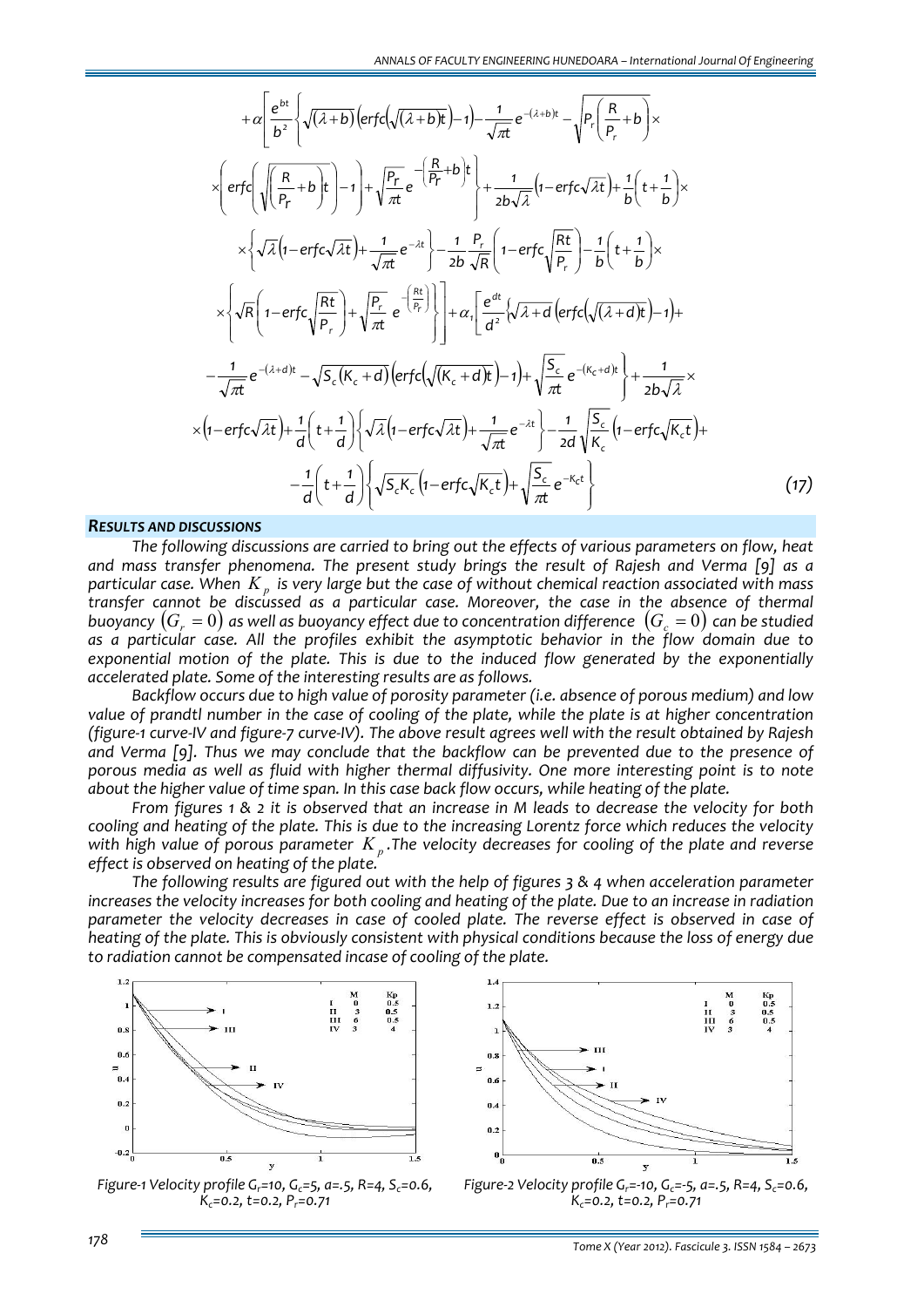

*© copyright FACULTY of ENGINEERING ‐ HUNEDOARA, ROMANIA 179*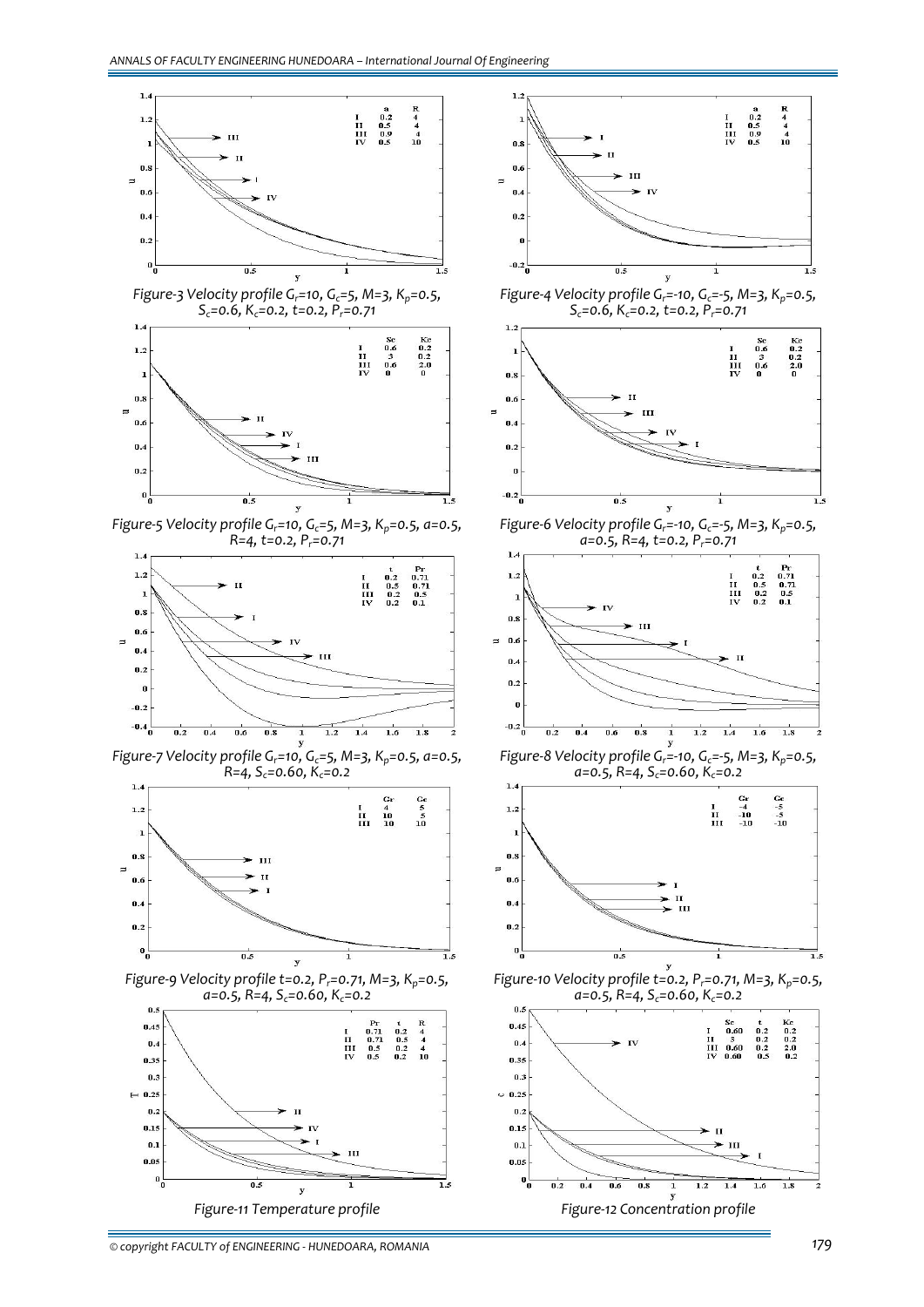Figures 5 & 6 show the variation of velocity for different values of  $S_c$  and  $K_c$ . An increase in  $S_c$ and  $K$  resulted in the decrease of velocity for cooled plate and the reverse effect is observed in a heated plate. For heavier species with destructive reaction causes a reduction in the velocity in case of a cooled plate. This is due to an increasing resistive force for heavier species associated with a destructive *reaction. The heat energy lost could not be compensated due to destructive reaction as well as cooling of the plate.*

Figures 7 & 8 exhibit the effect of t and  $P_r$  on velocity. The increase in t and  $P_r$  increases the *velocity for the cooled plate and decreases for a heated plate.*

Figures 9 & 10 show the effects of buoyancy parameters  $G<sub>r</sub>$  and  $G<sub>r</sub>$ . An increase in  $G<sub>r</sub>$  and  $G<sub>r</sub>$ increases the velocity for cooled plate and the reverse effect is observed in case of the heated plate. This *is obviously due to increasing convective current.*

Figuren shows the temperature variation due to different value of  $P_r$ , t and R. An increase in  $P_r$ *and R decrease the temperature but with larger time span temperature increases. This decrease of* temperature may be attributed to the loss of heat energy due to radiation as well as low diffusivity.

*Figure12 exhibits the concentration variation in the flow domain. This result is analogous to* temperature distribution. In case of mass transfer,  $S_a$  and  $K_a$  play the similar role as  $P_a$  and R in *temperature distribution.*

| Μ | Ρ,   | $K_p$ | $\mathsf{K}_\mathsf{c}$ | $S_c$ | а   |     | R  | G, | $\mathsf{G}_\mathsf{c}$ | τ      |
|---|------|-------|-------------------------|-------|-----|-----|----|----|-------------------------|--------|
|   | 0.1  | 0.5   | 0.2                     | 0.6   | 0.2 | 0.2 | 4  | 10 |                         | 1.8742 |
| 6 | 0.1  | 0.5   | 0.2                     | 0.6   | 0.2 | 0.2 | 4  | 10 |                         | 2.4160 |
|   | 0.71 | 0.5   | 0.2                     | 0.6   | 0.2 | 0.2 | 4  | 10 |                         | 1.9265 |
| ₹ | 0.1  | 4     | 0.2                     | 0.6   | 0.2 | 0.2 | 4  | 10 | 5                       | 1.5356 |
|   | 0.1  | 0.5   | 2.0                     | 0.6   | 0.2 | 0.2 | 4  | 10 | 5                       | 1.8827 |
|   | 0.1  | 0.5   | 0.2                     |       | 0.2 | 0.2 | 4  | 10 |                         | 1.9166 |
| ξ | 0.1  | 0.5   | 0.2                     | 0.6   | 0.9 | 0.2 | 4  | 10 | 5                       | 2.0025 |
| 3 | 0.1  | 0.5   | 0.2                     | 0.6   | 0.2 | 0.5 | 4  | 10 |                         | 0.6561 |
| 3 | 0.1  | 0.5   | 0.2                     | 0.6   | 0.2 | 0.2 | 10 | 10 | 5                       | 1.9305 |
| 0 | 0.1  | 0.5   | 0.2                     | 0.6   | 0.2 | 0.2 | 4  | 10 | 5                       | 1.3140 |
|   | 0.1  | 0.5   | 0.2                     | 0     | 0.2 | 0.2 | 4  | 10 | 5                       | 1.7498 |
|   | 0.1  | 0.5   | 0.2                     | 0.6   | 0.2 | 0.2 | 4  | 4  | 5                       | 2.6871 |
|   | 0.1  | 0.5   | 0.2                     | 0.6   | 0.2 | 0.2 | 4  | 10 | 10                      | 1.7172 |

*Table‐1(Skin friction for cooling of the plate)*

*Table‐2(Skin friction for heating of the plate)*

| Μ | $P_r$ | $K_p$ | $\mathsf{K}_{\mathsf{c}}$ | $\mathsf{s}_{\mathsf{c}}$ | a   | t   | R  | G,    | $G_c$ | τ      |
|---|-------|-------|---------------------------|---------------------------|-----|-----|----|-------|-------|--------|
|   | 0.1   | 0.5   | 0.2                       | 0.6                       | 0.2 | 0.2 | 4  | -10   | -5    | 2.8978 |
| 6 | 0.1   | 0.5   | 0.2                       | 0.6                       | 0.2 | 0.2 | 4  | -10   | $-5$  | 3.3989 |
| ₹ | 0.71  | 0.5   | 0.2                       | 0.6                       | 0.2 | 0.2 | 4  | -10   | -5    | 2.8454 |
| ₹ | 0.1   | 4     | 0.2                       | 0.6                       | 0.2 | 0.2 | 4  | -10   | -5    | 2.5530 |
|   | 0.1   | 0.5   | 2.0                       | 0.6                       | 0.2 | 0.2 | 4  | -10   | -5    | 2.8893 |
| ₹ | 0.1   | 0.5   | 0.2                       |                           | 0.2 | 0.2 | 4  | -10   | -5    | 2.8554 |
| ₹ | 0.1   | 0.5   | 0.2                       | 0.6                       | 0.9 | 0.2 | 4  | $-10$ | -5    | 3.0261 |
|   | 0.1   | 0.5   | 0.2                       | 0.6                       | 0.2 | 0.5 | 4  | -10   | -5    | 3.9201 |
| ₹ | 0.1   | 0.5   | 0.2                       | 0.6                       | 0.2 | 0.2 | 10 | -10   | -5    | 2.8415 |
| 0 | 0.1   | 0.5   | 0.2                       | 0.6                       | 0.2 | 0.2 | 4  | -10   | -5    | 2.2447 |
| ₹ | 0.1   | 0.5   | 0.2                       | 0                         | 0.2 | 0.2 | 4  | -10   | -5    | 3.0221 |
| ₹ | 0.1   | 0.5   | 0.2                       | 0.6                       | 0.2 | 0.2 | 4  | -4    | -5    | 2.6849 |
|   | 0.1   | 0.5   | 0.2                       | 0.6                       | 0.2 | 0.2 | 4  | -10   | -10   | 3.0547 |

Skin friction is a measure of shearing stress experienced at the solid surface. It is seen that skin friction increases with an increase in M and a for both heating and cooling of the plate. This suggests *that greater Lorentz force with increasing acceleration of the plate gives rise to increasing skin friction.* It is also observed that the skin friction increases with an increase in R,  $S_c$ ,  $K_c$  and  $P_r$  but decreases with an increase in  $G_r$ ,  $G_c$  and t for a cooled plate but the reverse effect is observed in case of a heated *plate. The porosity parameter reduces the skin friction for both heating and cooling of the plate. This suggests that presence of porous matrix reduces the frictional drag at the plate.*

# *CONCLUSIONS*

- *1. Flow of fluid with higher thermal diffusivity in the presence of porous matrix prevents the back flow.*
- *2. Presence of heated plate flow exposed to higher time span causes back flow.*
- *3. Lorentz force opposes the motion of the fluid more effectively in the absence of porous matrix.*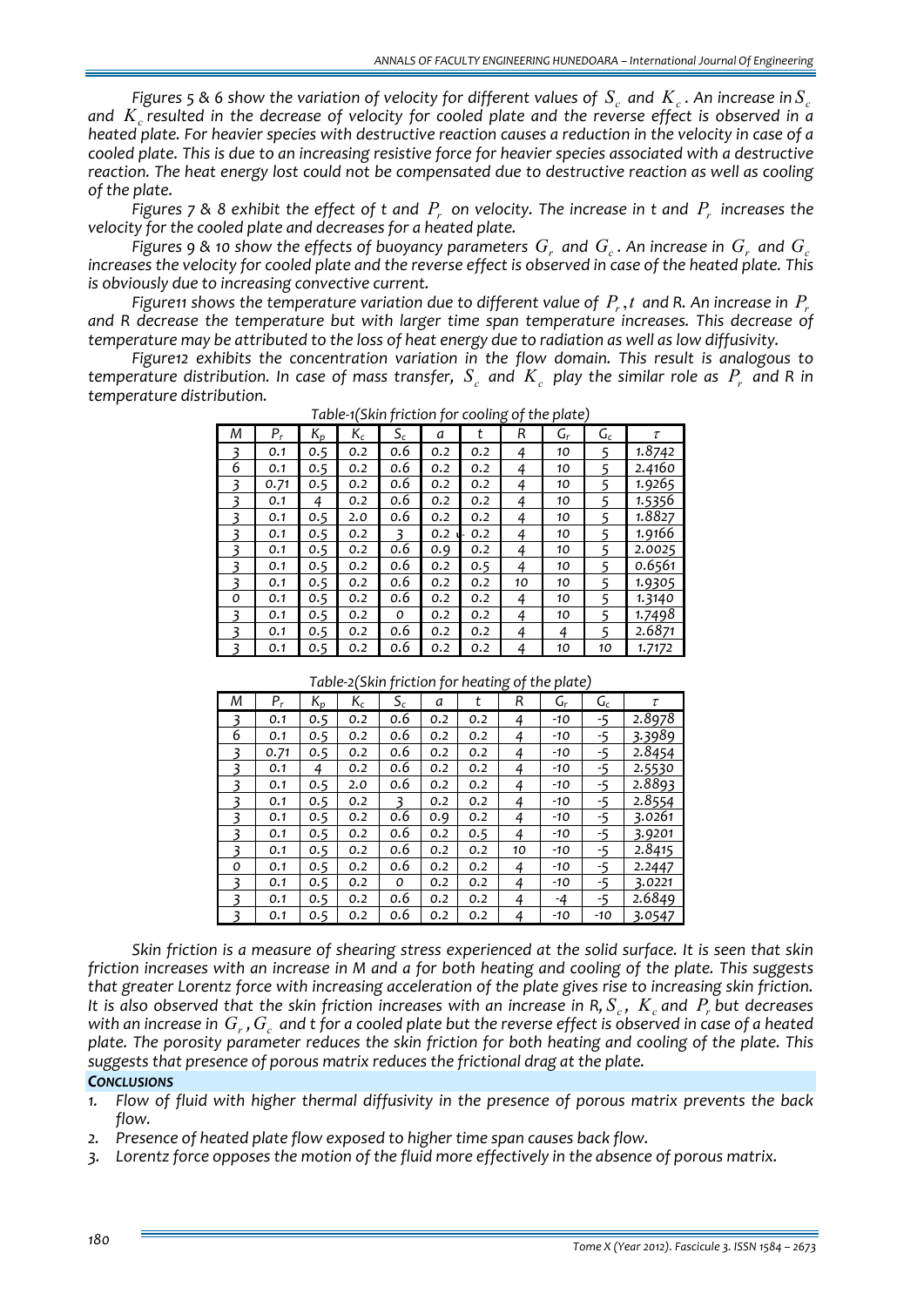- *4. Presence of heavier diffusing species with destructive reaction reduces the velocity in a cooled plate. This is obvious due to absorption of heat energy both for destructive reaction and cooling of the plate.*
- 5. The decrease of temperature may be attributed to the loss of heat energy due to radiation as well as *low diffusion.*
- 6. An increase in Lorentz force with the presence of porous matrix reduces the skin friction for both *heating and cooling of the plate.*

- *APPENDICES*
- 
- a\* Absorption coefficient<br>a' Dimensional acceleration parameter<br>a Dimensionless accelerating parameter<br>t' Dimensionless time<br>t Dimensionless time<br>C<sub>p</sub> Specific heat at constant pressure
- 
- 
- 
- *C' ‐ Dimensional concentration in the fluid*
- *C'w ‐ Concentration of the fluid near the plate*
- *C'*¶ *‐ Concentration of the fluid far away from the plate*
- *C ‐ Dimensionless fluid concentration*
- *T' ‐ Dimensional temperature of the fluid*
- *T'w ‐ Constant temperature of the plate*
- *T'*¶*‐ Temperature of the fluid far away from the plate <sup>T</sup> ‐ Dimensionless temperature*
- 
- *u' ‐ Velocity of the fluid in the x' ‐ direction*
- 
- *u0 ‐ Velocity of the plate <sup>U</sup> ‐ Dimensionless velocity <sup>M</sup> ‐ Magnetic parameter*
- 
- *D ‐ Chemical molecular diffusivity*
- *g ‐ Acceleration due to gravity*
- 
- $G_c$  Mass Grashof number<br>K Thermal conductivity of the fluid
- 
- *K'p ‐ Permeability of porous medium*
- *Kp ‐ Porosity parameter*
- *K'c ‐ Reaction rate constant*
- *Kc ‐ Chemical reaction parameter*
- 
- 
- 
- 
- $q_r$ -Radiative heat flux in the y direction<br>Sc Schmidt number<br>R Radiation parameter<br>x', y' co-ordinate axes along and perpendicular to the plate
- *y ‐ Dimensionless co‐ordinate axis normal to the plate.*
- <sup>μ</sup> *‐ Coefficient of viscosity*
- <sup>ν</sup> *‐ Kinematic coefficient of viscosity*
- *ρ ‐ Fluid density*
- <sup>σ</sup> *‐ Electric conductivity τ ‐ Skin friction*
- 
- 
- <sup>α</sup> *‐ Thermal diffusivity*
- *β ‐ Volumetric coefficient of thermal expansion <sup>β</sup>' ‐ Volumetric coefficient of expansion with concentration*
- *erfc ‐ Complementary error function.*

# *REFERENCES*

- [1.] Abo-Eldahab E.M.and Ghonaim A.F., Radiation effect on heat transfer of a micropolar fluid through a porous *medium. Applied mathematics and computation, Vol.169 (1), pp.500‐510, 2005.*
- *[2.] Bhaskar N.R., Saneetha S., Ramachandra V.P., Radiation and mass transfer effects on MHD free convection* flow past an impulsively started isothermal vertical plate with dissipation, Thermal science, Vol.13 (2), pp.171-<br>181, 2009.
- [3.] Das U.N., Deka R.K. and Soundalgekar V.M., Radiation effects on flow past an impulsively started vertical *infinite plate. J. Theo. Mech, vol.1, pp.111‐115, 1996.*
- [4.] Hossain M.A. and Takhar H.S., Radition effect on mixed convection along a vertical plate with uniform surface<br>temperature, Heat & Mass Transfer, Vol.31, pp.243-248, 1996.
- [5.] Muthucumaraswamy R. and Janakiraman, MHD and Radiation effects on moving isothermal plate with *variable mass diffusion, Theoret. Appl. Mech, Vol.33 (1), pp.17‐29, 2006.*
- *[6.] Muthucumaraswamy R. & Vijayalakshmi A.R., MHD and chemical reaction on flow past an impulsively started* semi-infinite vertical plate with thermal radiation, Int. J. of Applied Mechanics & Engg., Vol.15(1), pp.161-174, *2010.*
- *[7.] Prasad V.R., Reddy N.B. and Muthucumaraswamy R., Radiation and mass transfer effects on two dimensional*
- [8.] Prasad V.R. and Reddy N.B., Radiation and mass transfer effects on an unsteady MHD convection flow past a *semi‐infinite vertical permeable moving plate embedded in a porous medium with viscous dissipation, Indian J. of pure & applied Physics, Vol.46, pp.81‐82, 2008.*